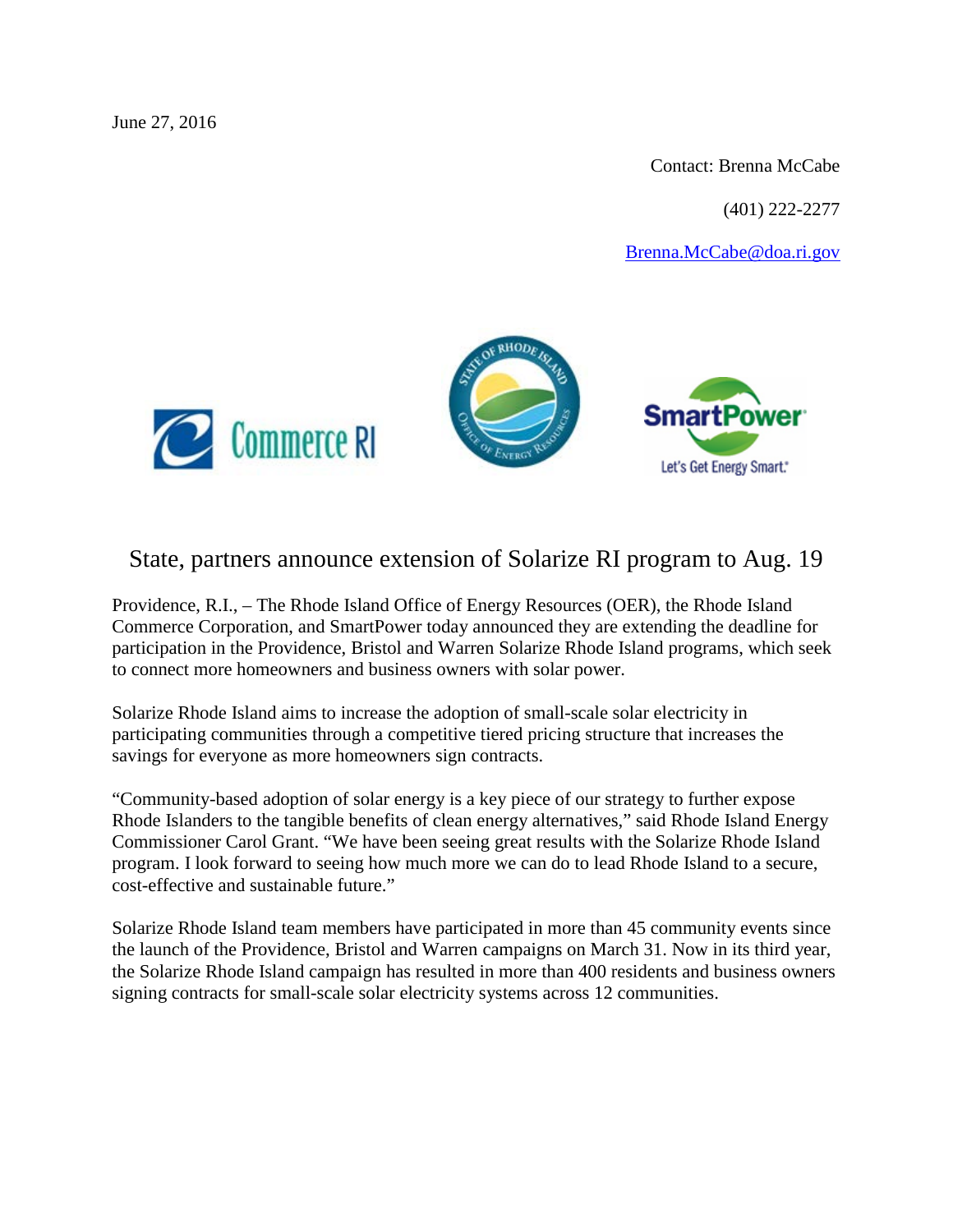The program has not only been successful in helping Rhode Islanders adopt clean energy alternatives, but has also educated hundreds more about the economic and environmental benefits of solar electricity, energy efficiency and other clean energy technologies.

"Solarize Rhode Island is increasing Rhode Islanders' accessibility to low cost power and more sustainable energy alternatives," said Darin Early, President of the Rhode Island Commerce Corporation. "The clean energy sector of the economy has seen unprecedented growth. Programs like this offer new opportunities for green businesses in the state and foster economic growth."

"Solarize Rhode Island continues to roll across the Ocean State," said SmartPower President Brian F. Keane. "We could not be happier to be a part of the team that is bringing residential solar to all corners of the state. From Providence to Bristol to Warren to your own community, people are responding to the same cheer — 'Let's Solarize!"

For more information on the Solarize Rhode Island program, please contact Shauna Beland of the Rhode Island Office of Energy Resources at (401) 574-9111.

## **About Rhode Island Office of Energy Resources**

The Rhode Island Office of Energy Resources (OER) is the lead state agency on energy policy and programs. OER's mission is to lead Rhode Island to a secure, cost-effective, and sustainable energy future. OER works closely with private and public stakeholders to increase the reliability and security of our energy supply, reduce energy costs and mitigate price volatility, and improve environmental quality. [www.energy.ri.gov](http://www.energy.ri.gov/)

## **About Rhode Island Commerce Corporation**

The Rhode Island Commerce Corporation is the official economic development organization for the state of Rhode Island. The Commerce Corporation's mission is to work with public, private and non-profit partners to create the conditions for businesses in all sectors to thrive and to improve the quality of life for our citizens by promoting the state's long-term economic health and prosperity. The corporation manages the state's Renewable Energy Fund, which provides grants and loans for renewable energy projects with the potential to make electricity in a cleaner, more sustainable manner, while stimulating job growth in the green technology and energy sectors of Rhode Island's economy. [www.commerceri.com](http://www.commerceri.com/)

## **About SmartPower**

SmartPower is the nation's leading non-profit social marketing firm dedicated to promoting clean, renewable energy and energy efficiency. Named the "Best Non-profit Marketing Firm in the U.S.," SmartPower's mission is to help Americans make smart energy choices by creating